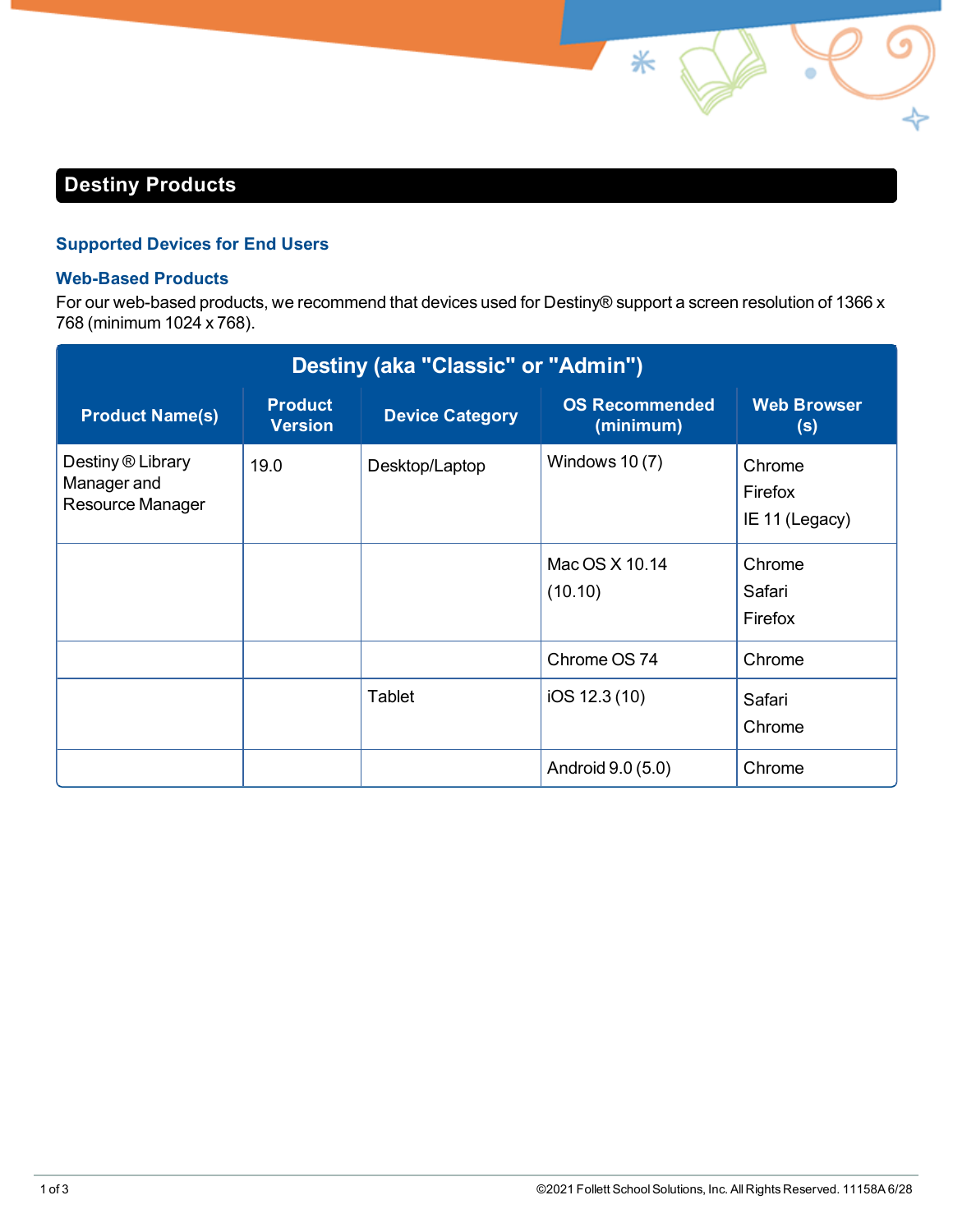| <b>Destiny Discover</b> |                        |                                              |                                 |  |  |  |  |
|-------------------------|------------------------|----------------------------------------------|---------------------------------|--|--|--|--|
| <b>Product Name(s)</b>  | <b>Device Category</b> | <b>OS</b><br><b>Recommended</b><br>(minimum) | <b>Web</b><br><b>Browser(s)</b> |  |  |  |  |
| Destiny® Discover       | Desktop/Laptop         | Windows $10(7)$                              | Chrome<br>Firefox               |  |  |  |  |
|                         |                        | Mac OS X 10.14<br>(10.10)                    | Chrome<br>Safari<br>Firefox     |  |  |  |  |
|                         |                        | Chrome OS 74                                 | Chrome                          |  |  |  |  |
|                         | Tablet                 | iOS 12.3 (10)                                | Safari<br>Chrome                |  |  |  |  |
|                         |                        | Android 9.0 (5.0)                            | Chrome                          |  |  |  |  |

## **Mobile/Tablet Products**

Follett provides a variety of mobile products for use by Destiny administrators, and students and staff.

| <b>Product</b><br>Name(s)                        | <b>Intended User</b>            | <b>Product</b><br><b>Version</b> | <b>Supported</b><br><b>Destiny</b><br>Version(s) | <b>Device Category</b> | <b>OS</b><br><b>Recommended</b><br>(minimum) |
|--------------------------------------------------|---------------------------------|----------------------------------|--------------------------------------------------|------------------------|----------------------------------------------|
| Follett<br><b>Destiny®</b><br>App for<br>Android | Destiny<br>Administrators       | 1.27                             | 17.0<br>(16.5)                                   | Mobile/Tablet          | Android 9.0 (5.0)                            |
| Follett<br><b>Destiny®</b><br>App for iOS        | Destiny<br>Administrators       | 2.1                              | 17.0<br>(16.5)                                   | Mobile/Tablet          | iOS 12.0 (10.0)                              |
| <b>Destiny®</b><br>Read for iOS                  | Students and<br><b>Teachers</b> | 1.4.1                            | All                                              | Mobile/Tablet          | iOS 12.0 (10.0)                              |

**Note:** The Follett Destiny® App for Android is available for the Destiny® VersaScan and will be generally

 $\checkmark$ 

 $*$